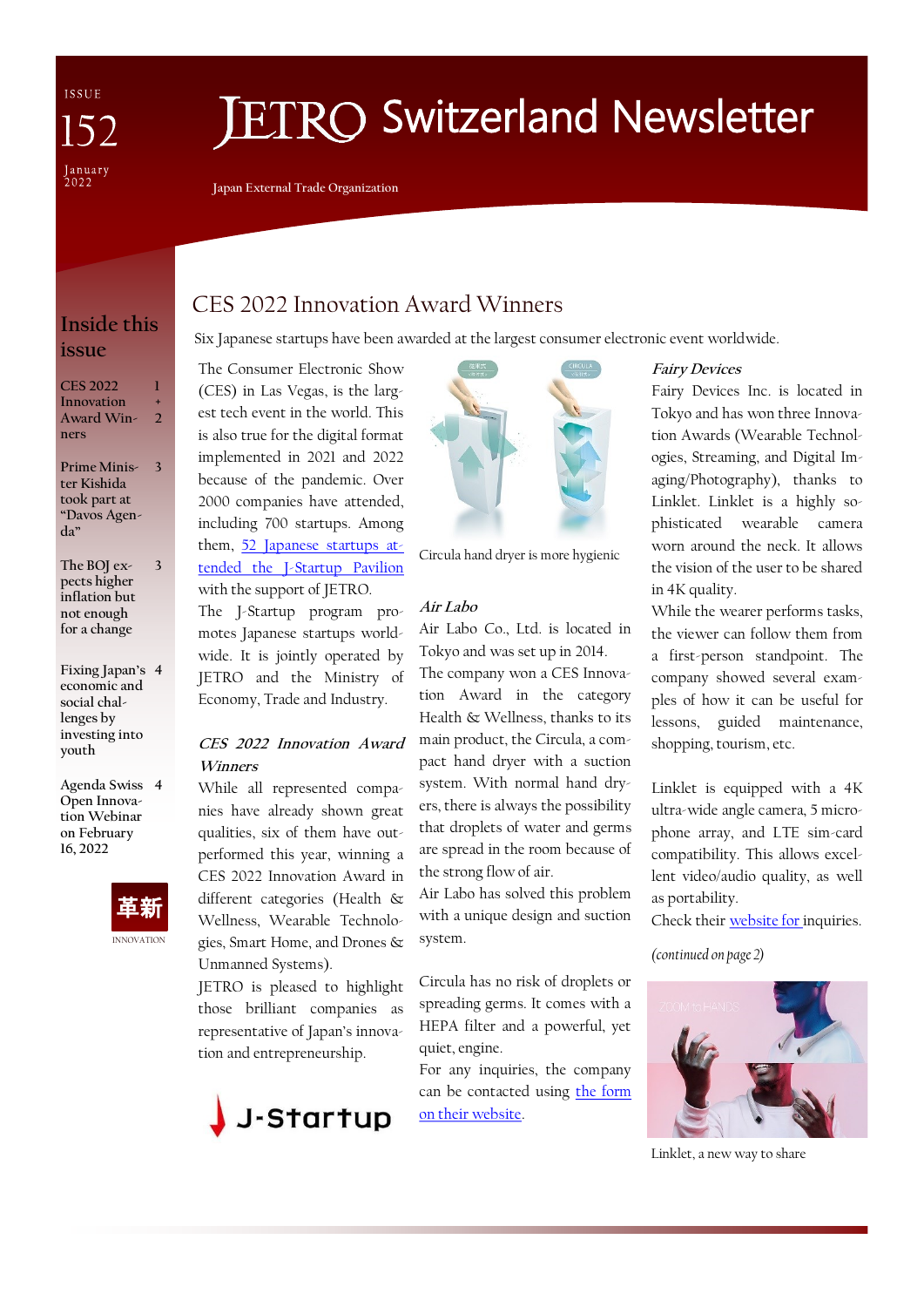## CES 2022 Innovation Award Winners

Six Japanese startups have been awarded at the largest consumer electronic event worldwide.

*(continued from page 1)*

#### **Light Touch Technology**

Light Touch Technology Inc. was established in 2017 in Osaka.

The company has developed a blood glucose sensor without needles. Diabetes requires a regular and accurate measure of blood glucose level. Usually, a needle is used to take a drop of blood from the finger. The method can be inconvenient, sometimes resulting in less regular controls.

LTT's sensor uses laser technology to accurately measure the blood glucose level in just 5 seconds, by putting your fingertips on the lens. The device can be connected to your smartphone to keep a history of your measurements.

The company has developed two devices. The first one is the Mobile Blood Glucose Sensor. A portable device for individual usage.

The second one is the Carbo Health Monitor. A stationary-type device that can be used in different places such as pharmacies, public offices, and fitness centers. In both cases, the needleless technology makes them faster, painless, safer, and eco-friendly.

### [Visit their website](http://www.light-tt.co.jp/?lang=en)



Both LTT devices

**mui Lab**

mui Lab, Inc. is located in Kyoto and makes harmonious digital living possible.

The company provides a digital framework for the implementation of calm technology. mui Lab also provides support to stores and facilities to provide a calmer way for people to interact with digital information.

Remarkably well done, the mui Board is a wood-based digital panel, easy to integrate in a harmonious way.

Providing both services and devices, the company can improve the digital experience of the customer. More information on [their website.](https://muilab.com/en/services/)



An example of mui board's usage

#### **Piezo Sonic**

Piezo Sonic Co., Ltd. was established in 2017 in Tokyo. The company has developed a delivery autonomous robot called Mighty-D3. The company won an award in the category Drones & Unmanned Systems.

The Mighty-D3 is the next generation of logistics management, thanks to its autonomous driving mobility. It can be used in any facility, shop, warehouse or office. It can handle floors, irregularities, stairs, and obstacles. It can also be equipped with additional features,



The Mighty-D3

such as a robot arm or security camera.

More information and details on the usage on [Piezo Sonic's website](https://piezo-sonic.co.jp/products).

#### **Quantum Operations**

Established in 2017 in Tokyo, the company has been awarded for its wristband that can track before and after meal glucose level changes. This newly developed feature helps diabetic patients to monitor the progression of the disease.

This is another needleless technology for diabetic patients, but for a slightly different use. The wristband allows a continuous measurement of the glucose level. No interaction is necessary. This is especially adapted for children for whom this device has proven useful. Additional information on [Quan](https://quantum-op.co.jp/en)[tum Operations Inc. website](https://quantum-op.co.jp/en)



Quantum Operations' wristband

INNOVATION 革新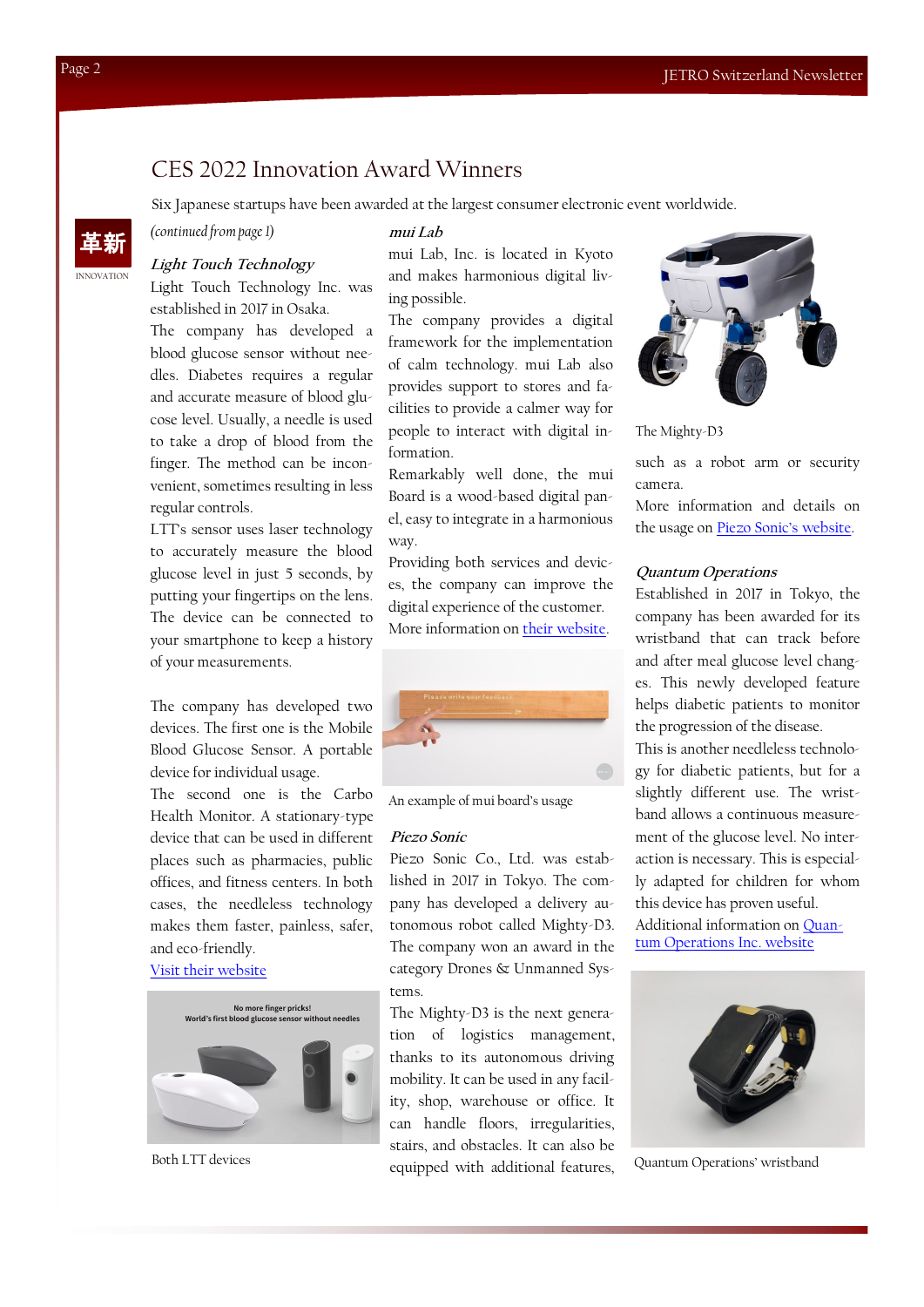# Prime Minister Kishida took part at "Davos Agenda"

On January 18, 2022, Prime Minister Kishida attended the virtual event Davos Agenda.

PM gave a speech on the current economic and sanitary circumstances in Japan and addressed Professor Schwab's questions.

Mr. Kishida explained his concept of "new capitalism" and why it is necessary.

We are in an era of paradigm change. Humanity has gone through such times before. Today we are facing multiple historical challenges: climate change, digitalization, geopolitics and geoeconomics tensions as well as increasing inequality, which is threatening our societies, he explained.

Democracies must address those issues as they rely on a solid middle class.

Economically, the Prime Minister believes in public-private partnerships. It is a twin-engine able to achieve growth and distribution based on investments and shared added value.

Among the questions asked by Professor Schwab, there was one regarding the reopening of Japan, to which Mr. Kishida answered that he understands the importance of visiting Japan, both professionally and privately. He was reluctant to

give any date, as the current Omicron wave is causing some concerns, but the perspectives are relatively good. Japan has one of the highest vaccination rates and is willing to resume normal activities as soon as the situation allows.

The full transcript of the speech is available [here.](https://japan.kantei.go.jp/101_kishida/statement/202201/_00008.html)

The video can be watched on the [WEF's website](https://www.weforum.org/events/the-davos-agenda-2022/sessions/special-address-by-kishida-fumio-prime-minister-of-japan).



Professor Schwab discussing with Prime Minister Kishida on January 18, during the Davos Agenda

# The BOJ expects higher inflation but not enough for a change

The Bank of Japan revised its forecast regarding inflation but not enough for a change in the current ultraloose monetary policy. While rapid increases in energy prices and raw materials are fueling the inflation in many major markets, Japan will be far less affected than elsewhere. The central bank expects inflation to temporarily reach about 1.5% in the first half of 2022. We may even be temporarily close

to 2% (year-on-year), the official target.

However, as discussed during the meeting of the board, this inflation is currently more likely to be temporary and with limited impact.

Indeed, Japanese companies tend to absorb additional costs instead of risking the loss of customers by increasing prices. Because prices do not increase, neither do salaries.

Ideally, a 2% inflation should lead to an increase in salaries, which should result in higher domestic consumption and hence better sales for companies.

This is expected to happen at the end of next year. In the meantime, the bank will closely monitor the situation.

Source: **Bank of Japan** 



EVENT 行事